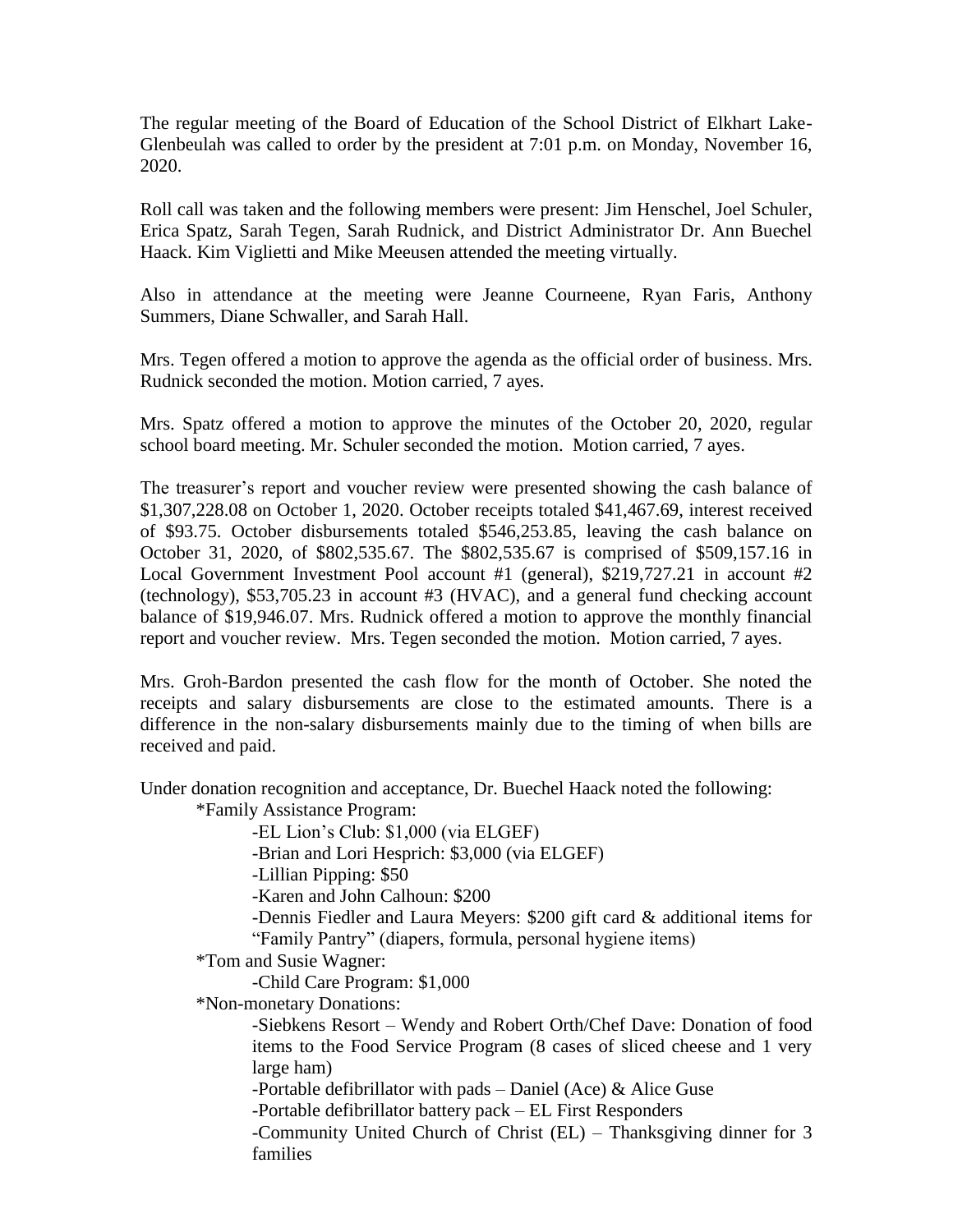## Board of Education Meeting Minutes Page 2 **November 16, 2020**

Mr. Schuler offered a motion to accept the above-mentioned donations and thanked the donors for their generosity. Mrs. Spatz seconded the motion. Motion carried, 7 ayes.

There was no guest correspondence – public comment.

Under guest correspondence – written comment, thank you notes were received from Mrs. Kossman, Mrs. Porath, Mrs. Hochmuth, and the family of Mary Bares.

Diane Schwaller reported on the Child Care Program. The child care is in its 19<sup>th</sup> year. There is a total of 88 students, and the students are doing well with the mask requirement. She added the Child Care received a \$19,580 grant.

Under update of maintenance/building projects, Dr. Buechel Haack shared the two plan options for the renovations of the high school science labs. The Board unanimously agreed for Jos. Schmitt to get pricing on both options.

Mr. Faris gave an overview of the 2019-20 student ACT performance. School proficient percentage data was shared in ELA, Mathematics, and Science for the District from the last five years. Area comparison data will be available in spring.

Dr. Buechel Haack shared due to the COVID pandemic, school districts were given a waiver from state testing last year so there will be no report cards issued this year.

Under First Reading of Neola Policy Revisions, Edgar 2.0 Special Updates – Policies 6114 and 6325, Dr. Buechel Haack gave an overview of updates needed to align policies with the newly updated Education Dept. General Administrative Requirements (EDGAR). These are compliance measures that federally-funded programs must meet: spending federal funds during the allotted time period, spending the federal funds on approved costs, and following the procurement methods of the federal grants/funds.

Mrs. Rudnick offered a motion to add a M.S. eSports Coach and a H.S. eSports Coach to the Major Extra-Duty Assignment Categories and Pay Schedule as presented. Mr. Schuler seconded the motion. Motion carried, 7 ayes.

Under personnel contracts/assignment approvals:

- A. Mr. Schuler offered a motion to approve the following support staff contract: Rhonda Anderson – Special Education Aide Mrs. Rudnick seconded the motion. Motion carried, 7 ayes.
- B. Mrs. Rudnick offered a motion to approve the following co-curricular assignments: -John (Jake) Shanahan: JV2 Boys' Basketball Coach -Anthony Summers: M.S. eSports Coach -Anthony Summers: H.S. eSports Coach Mrs. Tegen seconded the motion. Motion carried, 7 ayes.

Mr. Faris shared the Student Council Activities Report. Student Council is working on planning Christmas spirit week activities.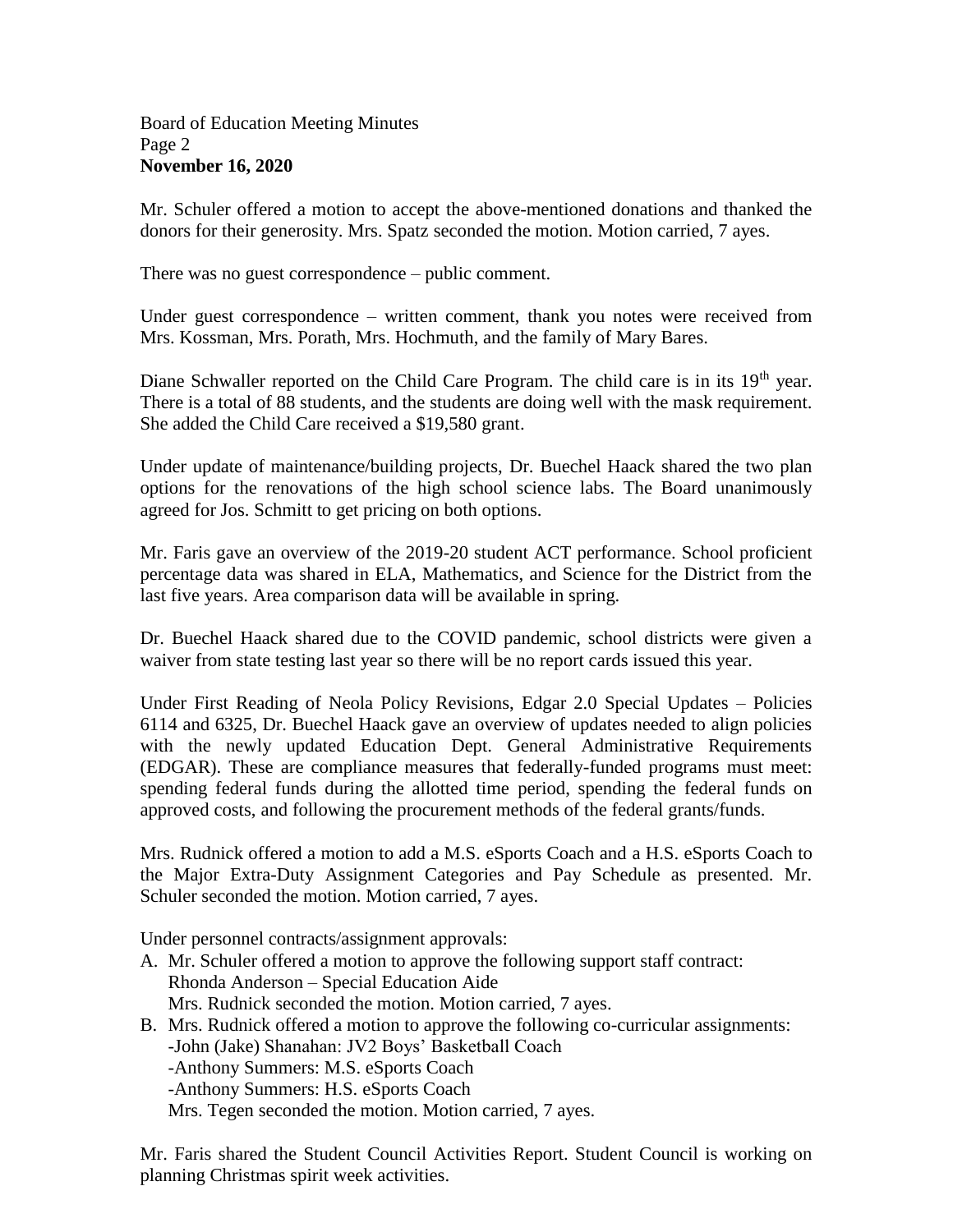## Board of Education Meeting Minutes Page 3 **November 16, 2020**

Ms. Courneene reported on JK-8 activities including the NED show, MAPS testing, the Lion's Peace Poster contest, the Fire Prevention Poster Contest, and Parent/Teacher Conferences. She added MS girls' basketball has started.

Mr. Faris reported on high school activities including the  $1<sup>st</sup>$  quarter virtual student recognition, the College and Career Exploration Day, and the virtual Veteran's Day Program. He added FCCLA did a Penny War to raise money to give gift cards to Veterans. It was also noted that fall sports have ended and winter sports have started.

Under collective administrative goals update, Dr. Buechel Haack, Mr. Faris, and Ms. Courneene shared the following updates:

1. PLC's:

-Staff continue to work on the curriculum for ELA, Social Studies, and Math

2. COVID:

-Administration and staff continue to assess situations

-CESA 6 is working with CESA 7 schools to offer testing for staff in order to receive quicker test results

-Big East Athletics released guidelines on winter sports

3. Diverse Backgrounds:

-Select staff members have signed up for WASDA series on diversity

-Unity Club is working on educating themselves on various aspects of diversity. These educational presentations are being proposed to be open to the entire student body.

- 4. Transition of Leadership: -The transition of leadership is going well
- 5. Financial Position of District: -The biennial budget will be very challenging

There being no further business to come before the meeting, Mr. Schuler offered a motion to move into closed session pursuant to Section 19.85 (1)(c) Wisconsin Statutes for consideration/tentative approval of compensation/performance of administration/management/confidential, certified and support staff over which the Board has jurisdiction; and overview/acceptance of November 10 safety drill report and review/ approval of school safety plan pursuant to Section 19.85 (1)(d) expect as provided in s. 304.06(1)(eg) and by rule promulgated under s. 304.06(1)(em), considering specific applications of probation, extended supervision or parole, or considering strategy for crime detection or prevention. Roll call vote: Henschel-yes, Schuler-yes, Meeusen-yes, Viglietti-yes, Spatz-yes, Tegen-yes, Rudnick-yes. Mrs. Spatz seconded the motion. Motion carried, 7 ayes. Mr. Henschel invited Mr. Faris and Ms. Courneene into closed session.

Return to open session at 9:10 p.m.

Mrs. Rudnick offered a motion to accept, for the purposes of Board review during closed session, the written drill evaluation on 11/10/2020 for the Elementary, Middle and High